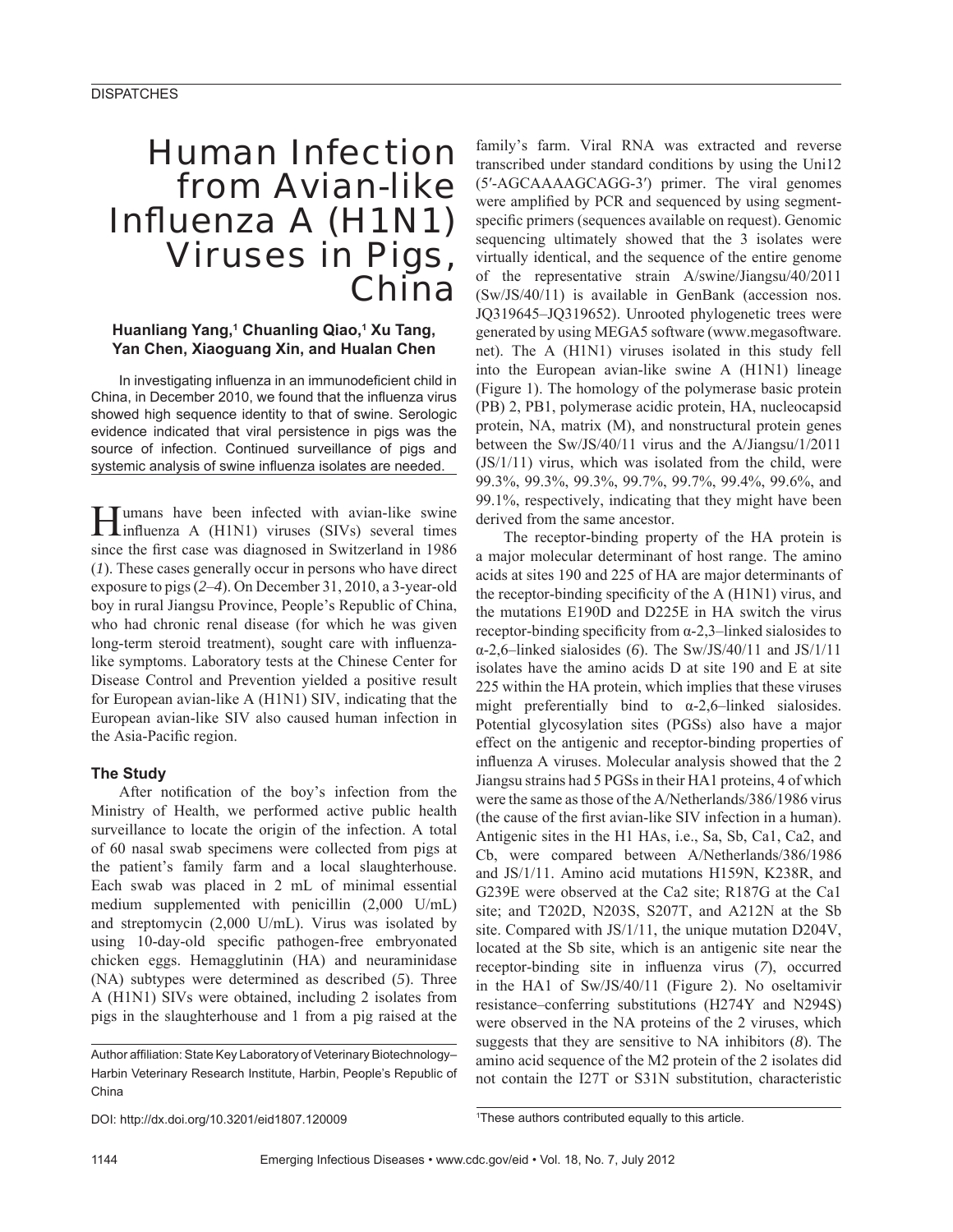

Figure 1. Phylogenetic tree of selected swine, human, and avian H1 hemagglutinin 1 sequences. An unrooted phylogenetic tree was generated by the distance-based maximum-likelihood method by using MEGA5 software (www.megasoftware.net). Bootstrap values were calculated on the basis of 1,000 replications; A/swine/ Jiangsu/40/2011 is in **boldface**. Scale bar indicates nucleotide substitutions per site.

of amantadine resistance in influenza viruses (9,10). The 627K and 701N residues in the PB2 protein contribute to the replication and transmission of avian influenza viruses in mammalian hosts (*11*–*14*). Similar to most avian-like A (H1N1) SIVs, both isolates (JS/1/11 and Sw/JS/40/11) had 701N in their PB2 gene.

Chicken antiserum against different subtype H1N1 or H1N2 SIVs were used for antigenic analysis. The Sw/ JS/40/11 virus reacted with the antiserum against the classical A (H1N1) SIV (A/swine/Guangdong/6/2010), the triple reassortant A (H1N2) SIV (A/swine/Tianjin/1/2007), influenza A(H1N1)pdm09 (A/swine/Heilongjiang/44/2009), and the avian-like SIV (A/swine/Henan/11/2005) (Table), but not with the antiserum against the human-like A (H1N1) SIV (A/swine/Hebei/15/2009). Antiserum against Sw/ JS/40/11 reacted only with the avian-like A (H1N1) SIV and the human-like A (H1N1) SIV, but the HI titers against

the human-like A (H1N1) SIV were 4-fold lower than those against the avian-like A (H1N1) SIVs. These results suggest that the H1 subtype SIVs circulating in China differ antigenically.

We investigated antibody responses in 20 serum samples from pigs at the patient's family farm and the local slaughterhouse. Serologic assays showed that the seroprevalence of antibodies to the avian-like A (H1N1) SIVs was 55% and to classical A (H1N1) SIVs and A(H1N1)pdm09 virus were 25% and 30%, respectively. Furthermore, antibodies against A(H3N2) SIVs were observed but at the low rate of 10%.

## **Conclusions**

We showed that similar viruses were simultaneously prevalent in a local pig population when a child was infected with an avian-like A (H1N1) SIV. Specifically, isolation of avian-like SIV from a family farm provides direct evidence for the origin of the human infection. No further spread of the Sw/JS/40/2011-like swine strain occurred, according to the limited information available; however, the incident aroused interest in influenza in animals, especially in pigs. Antigenic analysis showed that this avian-like A (H1N1) SIV was antigenically divergent from classical A (H1N1) and human-like A (H1N1) SIVs currently circulating in China, which was further reinforced by the heterogeneity of their genetic relationships. Since early avian-like A (H1N1) SIV isolates in humans, amino acid mutations in the antigenic sites and PGS changes might have altered the antigenic properties in the avian-like A (H1N1) SIV cluster. Our data highlight the need to characterize circulating strains antigenically and genetically through regular influenza virus surveillance.

Pigs can serve as intermediate hosts for influenza viruses to evolve toward efficient replicability in humans. The classical A (H1N1) SIVs and European avian-like A (H1N1) SIVs have circulated worldwide in pigs since 1930 and 1979, respectively, and a classical A (H1N1) SIV emerged in humans as a triple reassortant, causing the 2009 influenza pandemics (15). Although the virulence and transmissibility of the avian-like A (H1N1) SIVs remain



Figure 2. Multiple alignment of hemagglutinin protein sequences. Epitopes Sa, Sb, Ca1, Ca2, and Cb are indicated. Triangle, Sa; circle, Sb; square, Ca1; hexagon, Ca2; diamond, Cb. Putative glycosylation sites are indicated in blue-lined boxes.